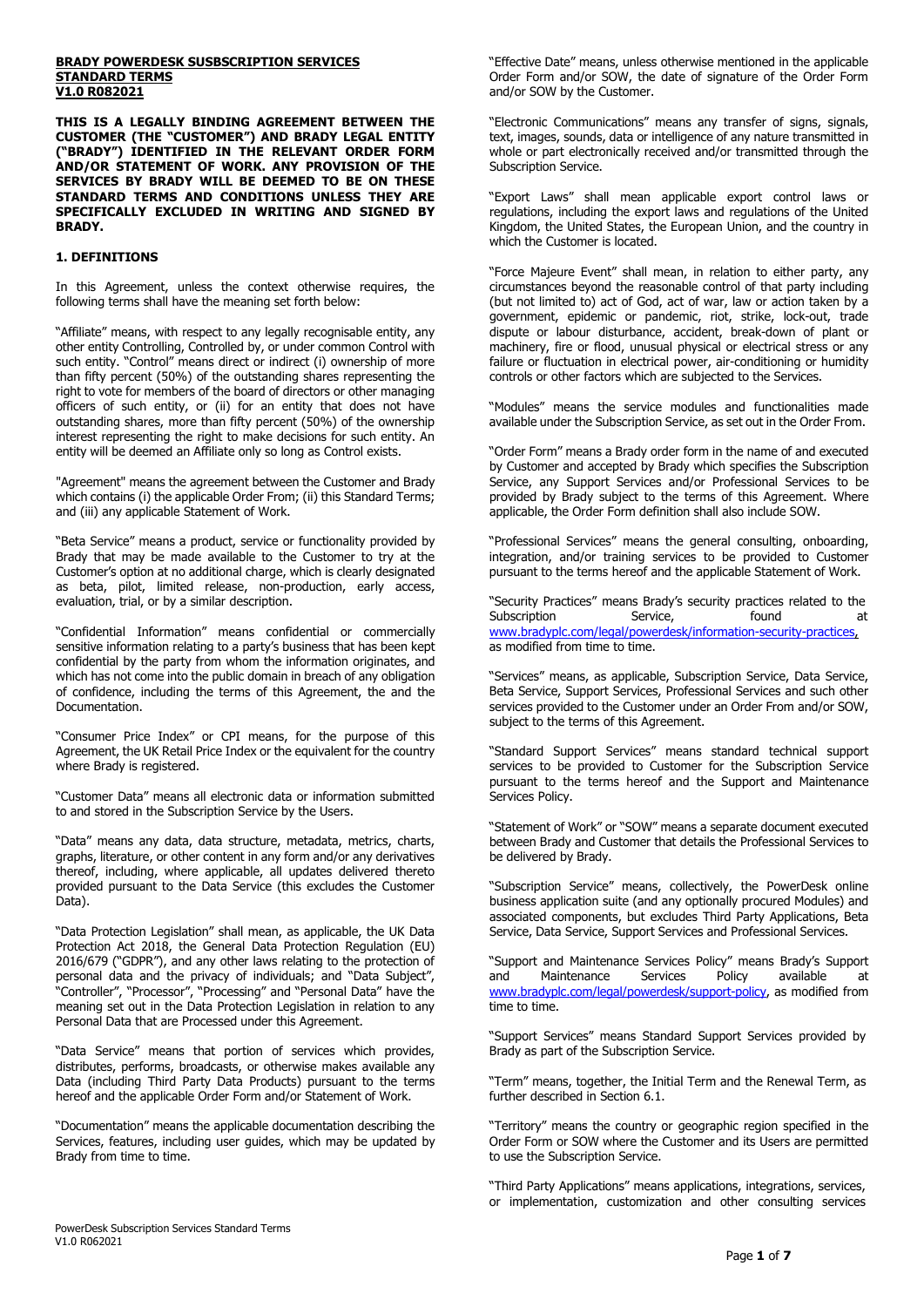related thereto, provided by a party other than Brady, as further described in the Section 4.3 below, that interoperate with the Subscription Service.

"Third Party Embedded Applications" means applications or services licensed by a third party which is embedded or integrated as a component within the Subscription Service. The Customer is not required to procure separate license from the third party provider for Third Party Embedded Applications.

"Third Party Data Products" means any third-party owned Data provided to the Customer and licensed through Brady as part of the Data Services.

"Third Party Data Terms" means any additional end user terms and conditions for the use of the Data provided by any third-party data provider, which will be set forth in such Order Form or SOW.

"User" means an individual who is authorized by Customer to use the Subscription Service pursuant to this Agreement or as otherwise defined, restricted or limited in an Order Form or amendment to the Agreement. Users may include but are not limited to Customer's employees, consultants, contractors and agents.

# **2. SERVICES**

Subject to the terms and conditions of this Agreement, the Customer shall have the non-exclusive, limited right to use the Services ordered by the Customer during the applicable period set forth in the relevant Order Form and/or SOW, solely for the internal business operations of the Customer within the agreed Territory. The Customer may allow its Users to use the Services for this purpose, and the Customer is responsible for their compliance with this Agreement and the applicable Order Form and/or SOW. The terms of this Agreement shall also apply to any updates and upgrades subsequently provided by Brady to the Customer for the Subscription Service. Brady shall host the Subscription Service and may update the functionality, user interface, usability, user documentation, training, and educational information of, and relating to the Services from time to time in its sole discretion and in accordance with this Agreement.

## **3. ORDERS**

The Services shall be ordered by the Customer through an Order Form or SOW, as applicable. Each such document shall include, at a minimum, a listing of the Subscription Service, Professional Services, or other services being ordered and the associated fees, where applicable.

# **4. SERVICE TERMS**

**4.1. Access**. The Customer shall authorize access to and assign unique passwords and usernames to the number of Users procured by Customer on the Order Form. User logins are for designated Users and cannot be shared or used by more than one User, but any User login may be permanently reassigned to another User as needed. The Customer will be responsible for the confidentiality and use of User's passwords and usernames. The Customer will also be responsible for all Electronic Communications, including those containing business information, account registration, account holder information, financial information, Customer Data, and all other data of any kind contained within e-mails or otherwise entered electronically through the Subscription Service or under the Customer's account. The Customer shall use commercially reasonable efforts to prevent unauthorized access to or use of the Subscription Service and shall promptly notify Brady of any unauthorized access or use of the Subscription Service and any loss or theft or unauthorized use of any User's password or name and/or Subscription Service account numbers.

**4.2. Transmission**. The Customer understands that the technical processing and transmission of the Customer's Electronic Communications is fundamentally necessary to use of the Subscription Service. The Customer is responsible for securing DSL, cable or another high-speed Internet connection and up-to-date "browser" software in order to utilize the Subscription Service. The Customer expressly consents to Brady's interception and storage of Electronic

Communications and/or Customer Data as needed to provide the Services hereunder, and the Customer acknowledges and understands that the Customer's Electronic Communications will involve transmission over the Internet, and over various networks, only part of which may be owned and/or operated by Brady. The Customer further acknowledges and understands that Electronic Communications may be accessed by unauthorized parties when communicated across the Internet, network communications facilities, telephone, or other electronic means. Without limiting Brady's applicable obligations under the Security or Confidentiality Sections of this Agreement, Brady is not responsible for any Electronic Communications and/or Customer Data which are delayed, lost, altered, intercepted, or stored during the transmission of any data whatsoever across networks not owned and/or operated by Brady, including, but not limited to, the Internet and the Customer's local network.

**4.3. Third Party Applications**. Brady or third party providers may offer Third Party Applications. Except as expressly set forth in the applicable Order Form, Brady does not warrant any such Third Party Applications. Any procurement by the Customer of such Third Party Applications or services is solely between the Customer and the applicable third party provider. The Customer may not use Third Party Applications to enter and/or submit transactions to be processed and/or stored in the Subscription Service unless the Customer has procured the applicable subscription to the Subscription Service for such use and access. Brady is not responsible for any aspect of such Third Party Applications that the Customer may procure or connect to through the Subscription Service, or any interoperation, descriptions, promises, or other information related to the foregoing. If the Customer installs or enables Third Party Applications for use with the Subscription Service, the Customer agrees that Brady may enable such third party providers to access the Customer Data for the interoperation of such Third Party Applications with the Subscription Service, and any exchange of data or other interaction between the Customer and a third party provider is solely between the Customer and such third party provider pursuant to a separate privacy policy or other terms governing the Customer's access to or use of the Third Party Applications. Brady shall not be responsible for any disclosure, modification or deletion of the Customer Data resulting from any such access by Third Party Applications or third party providers. No procurement of such Third Party Applications is required to use the Subscription Service.

**4.4. Third Party Embedded Applications.** Subscription Service may include Third Party Embedded Applications. Such applications are licensed by Brady and are embedded into the Subscription Service. Brady may enable such third party providers to access the Customer Data for the interoperation of such Third Party Embedded Applications with the Subscription Service. Brady warrants that it has the required rights and licenses to use such Third Party Embedded Applications within the Subscription Service. Except as above, Third Party Embedded Applications are provided as-is and as-available, without any other warranties.

**4.5. Support Services.** As part of the Subscription Service, Brady will provide the Customer with the Standard Support Services subject to the Support and Maintenance Services Policy.

**4.6. Beta Service.** From time to time, Brady may make the Beta Services available to the Customer at no additional cost. The Customer may choose to try such Beta Services in the Customer's sole discretion. Unless otherwise determined by Brady, no Order Form is specifically required to enable the Customer's use of Beta Services. Beta Services are intended for evaluation purposes and not for production use. Beta Services are not supported and may be subject to supplemental terms in addition to those set out in this Agreement, which will be presented to the Customer. Beta Services are not considered part of the Subscription Service, however, all restrictions and the Customer commitments under this Agreement shall apply to the Customer's use of Beta Services. Unless otherwise stated, any Beta Services trial period will expire upon the earlier of six (6) months from the trial start date or the date that a version of the Beta Services becomes generally available without the applicable Beta Services designation. Brady may discontinue Beta Services at any time in Brady's sole discretion and may never make Beta Services generally available. Brady will have no liability for any harm or damage arising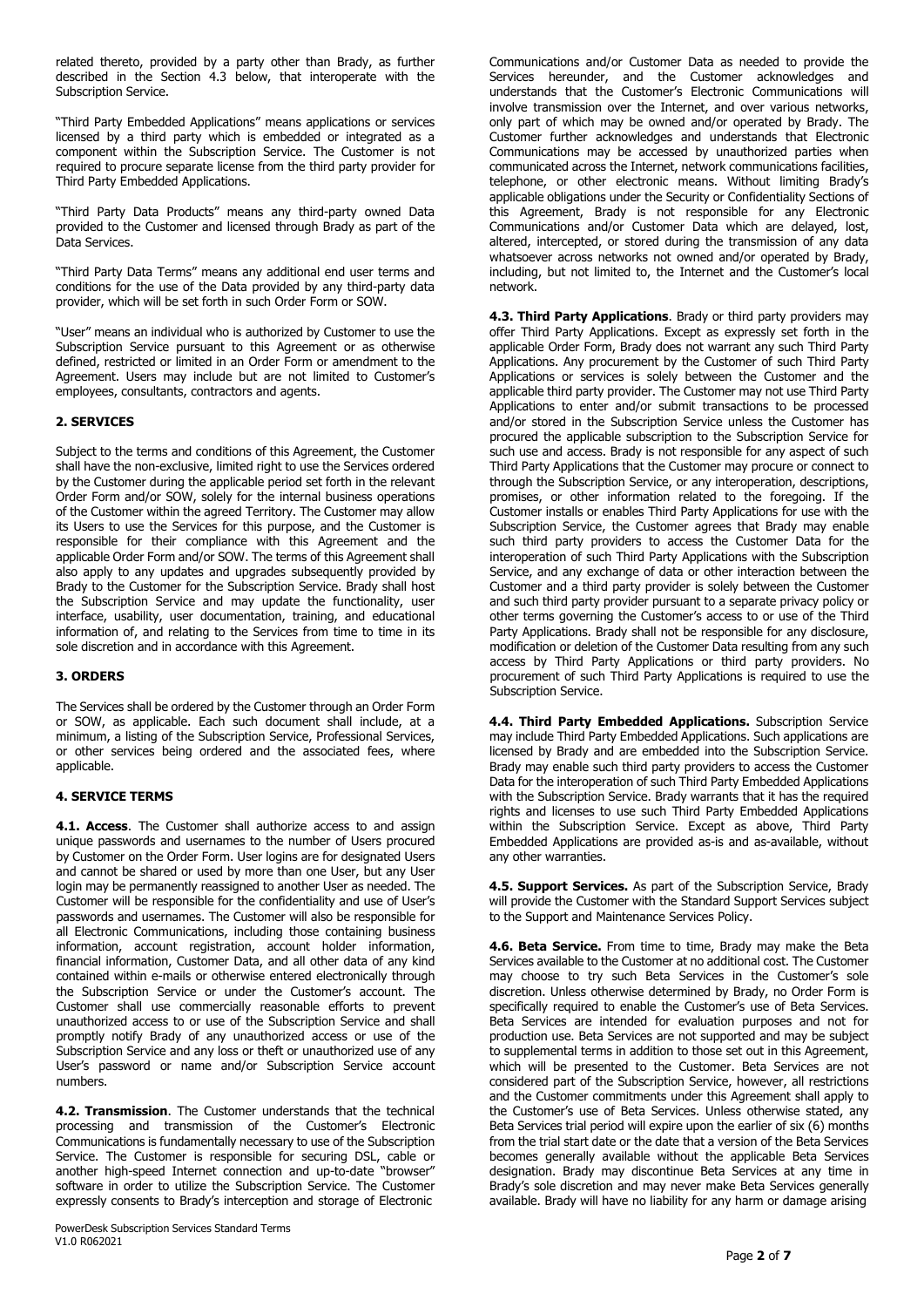#### out of or in connection with a Beta Service. **BETA SERVICES ARE PROVIDED "AS IS" AND AS AVAILABLE, EXCLUSIVE OF ANY WARRANTY, REPRESENTATION, GUARANTEE, CONDITION OR TERM OF ANY KIND, WHETHER EXPRESS OR IMPLIED.**

**4.7. Data Services.** The provisions of this Section shall apply solely to Data Services, where such Data Services are included in an Order Form. Brady reserves the right to alter or modify Data Services and any portions or configurations thereof from time to time. Such alterations and/or modifications may include, without limitation, addition or withdrawal of features and/or data or changes in instructions and/or Documentation. Without limiting anything else in the Agreement, the Customer shall not (and shall ensure that each User shall not) perform any of the following acts, except as otherwise expressly permitted by the Agreement or with the express written permission of Brady: (i) license, sublicense, transfer, sell, resell, publish, reproduce, and/or otherwise redistribute any data within the Data Service or any components thereof in any manner, including, but not limited to, via or as part of any internet site; or (ii) provide access to the Data Service or any portion thereof to any person, firm or entity other than a User, including, but not limited to, any affiliate not expressly identified in the Agreement. Any provision and use of Data Services shall be subject to the terms and conditions of this Agreement and any applicable Third Party Data Terms. **BRADY MAKES NO REPRESENTATIONS, CONDITIONS OR WARRANTIES REGARDING THE COMPLETENESS OR ACCURACY OF THE DATA SERVICES OR ANY COMPONENT THEREOF. THE DATA SERVICES AND ANY COMPONENTS THEREOF ARE PROVIDED ON AN "AS IS" AND "AS AVAILABLE" BASIS, AND THE CUSTOMER'S USE OF THE DATA SERVICES IS AT THE CUSTOMER'S OWN RISK. BRADY AND ANY THIRD-PARTY PROVIDERS ARE NOT LIABLE FOR THE DATA, DATA STRUCTURE, METADATA, METRICS, CHARTS, GRAPHS, LITERATURE, OR OTHER CONTENT IN ANY FORM AND ANY DERIVATIVES THEREOF, (INCLUDING, WHERE APPLICABLE, ALL UPDATES TO THE FOREGOING) IN EACH CASE INCLUDED IN THE DATA SERVICES OR ANY DECISION OR CONSEQUENCE BASED ON USE OF THE FOREGOING.**

**4.8. Professional Services.** The provisions of this Section shall apply solely to Professional Services, where such Professional Services are included in an Order Form or SOW. Brady shall assign employees and subcontractors with qualifications suitable for the work described in the relevant Order Form or SOW. Brady may replace or change employees and subcontractors in its sole discretion with other suitably qualified employees or subcontractors. The Customer shall make available in a timely manner at no charge to Brady all technical data, Customer Data, computer facilities, programs, files, documentation, test data, sample output, or other information and resources of the Customer required by Brady for the performance of the Professional Services as specified in the applicable Order Form or SOW. The Customer shall be responsible for, and assumes the risk of, any problems resulting from, the content, accuracy, completeness and consistency of all such data, materials and information supplied by the Customer. The Customer shall provide reasonable cooperation as Brady requires to perform the Professional Services. Ownership of all work product, developments, inventions, technology or materials related to any Professional Services (the "Deliverables") shall be solely owned by Brady (except with respect to Customer Data, which shall remain the Customer's sole property), unless otherwise agreed. Solely during the applicable Term and conditioned upon the Customer's compliance with all the terms of the Agreement, Brady grants to the Customer a limited, non-exclusive, non-transferable, and nonsublicensable right to make use of the Deliverables. For the sake of clarity, the Customer will own any reports and its derivatives accessed by the Customer through the Professional Services. For Professional Services, the Customer must notify Brady of any warranty deficiencies within ten (10) days from performance of the Professional Services or delivery of the Deliverables. Unless otherwise agreed in writing, Professional Services and Deliverables are deemed accepted after ten (10) days from the performance or delivery.

**4.9. Security**. Brady shall maintain commercially reasonable administrative, physical and technical safeguards designed for the protection, confidentiality and integrity of the Customer Data in accordance with its Security Practices.

**4.10. Updates.** During the Term, Brady may update the Services, Documentation, Acceptable Use Policy, Support and Maintenance Services Policy, etc. to reflect changes in, among other things, laws, regulations, rules, technology, industry practices, and availability of Third Party Applications. Brady's updates to the Services will not materially reduce the level of performance, functionality, security or availability of the Services during the term of the Customer's then current Order Form and/or SOW.

**4.11. Service Monitoring.** Brady continuously monitors the Subscription Service to facilitate Brady's operation of the Subscription Service; to help resolve Customer service requests; to detect and address threats to the functionality, security, integrity, and availability of the Subscription Service as well as any content, data, or applications in the Service; and to detect and address illegal acts or violations of the Acceptable Use Policy. Brady monitoring tools do not collect or store any Customer Data residing in the Subscription Service, except as needed for such purposes. Brady does not monitor, and does not address issues with, non-Brady software provided by the Customer or any of the Customer's Users that is stored in, or run on or through, the Subscription Service. Information collected by Brady monitoring tools (excluding the Customer Data) may also be used to assist in managing Brady's product and service portfolio, to help Brady address deficiencies in its product and service offerings, and for access management purposes.

**4.12. Service Analyses.** Brady may (i) compile statistical and other information related to the performance, operation and use of the Subscription Service, and (ii) use data from the Subscription Service to derive aggregated data for security and operations management, to create statistical analyses, and for research and development purposes (sub-sections (i) and (ii) are collectively referred to as the "Service Analyses"). Brady may make Service Analyses publicly available; however, Service Analyses will not incorporate the Customer Data, personal information or Confidential Information in a form that could serve to identify the Customer or any individual. Brady retains all intellectual property rights in the Service Analyses.

**4.13. Interoperability with other Brady solutions**. Where applicable, the Subscription Service may interoperate with other Brady solutions. Where the Customer is licensing other Brady solutions that may interoperate with the Subscription Service, the Customer is required to use supported version of such Brady solutions available in the market for the Subscription Service to suitably perform with such Brady solutions.

**4.14. Market Data.** Brady or the Customer may use their market exchange account or other sources to download public or private market data ("Market Data") into the Subscription Service. Such Market Data will be stored in the Subscription Service and Brady may use the public Market Data for the benefit of its customers and may share such Market Data with its third party providers for the purpose of providing services related to Third Party Applications or Third Party Embedded Applications within the Subscription Service. Brady may use the Market Data to create any aggregated data or model and to improve its products and services. Any aggregated data or data model created by Brady using Market data will be the sole property of Brady and Brady will retain all intellectual property rights in such aggregated data or data model.

# **5. RESTRICTIONS**

**5.1. Acceptable Use Policy**. The Customer may not, and may not cause or permit the Users or others to: (i) use the Services for illegal purposes; cause damage or injury to any person or property; publish any material that is false, defamatory, harassing or obscene; violate privacy rights; promote bigotry, racism, hatred or harm; send unsolicited bulk e-mail, junk mail, spam or chain letters; infringe property rights; or otherwise violate applicable laws, ordinances or regulations; (ii) perform or disclose any benchmarking, availability or performance testing of the Services; (iii) perform or disclose any performance or vulnerability testing of the Services without Brady's prior written approval, perform or disclose network discovery, port and service identification, vulnerability scanning, password cracking, remote access or penetration testing of the Subscription Service; (iv) use the Data in any manner or for any purpose that infringes, misappropriates, or otherwise violates any intellectual property right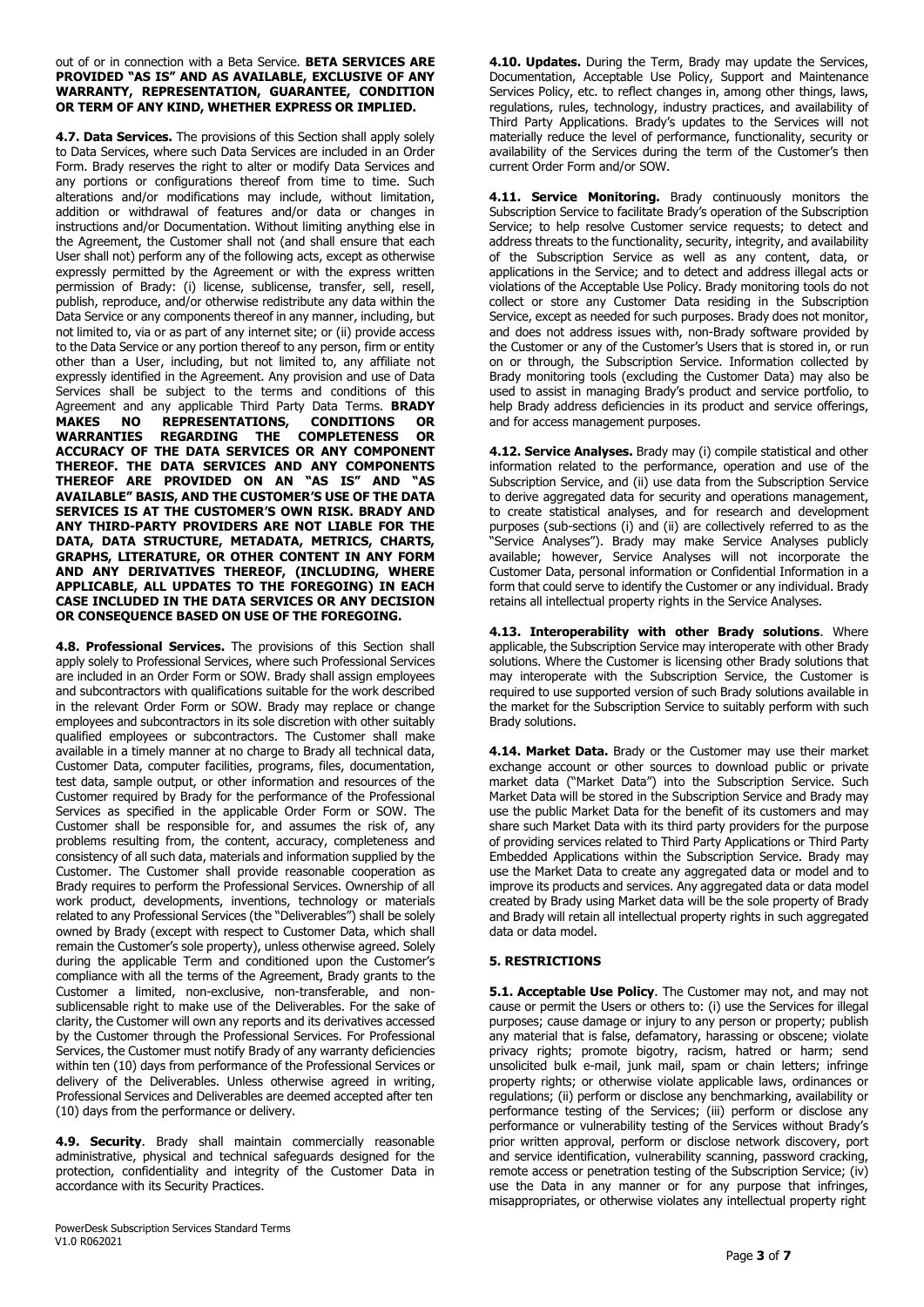or other right of any person or entity, or that violates any applicable law; (v) place any portion of the Data on any website or retrieval system that may be accessed outside of your immediate organization; (vi) use any portion of the Data for purposes of determining adverse terms and conditions of or eligibility of an individual for employment, credit, healthcare treatment, insurance (including, but not limited to health insurance); (vii) attempt to identify or re- identify an individual from any portion of the Data; and (viii) use any portion of the Data in any legal or administrative proceeding (together, the "Acceptable Use Policy"). In addition to other rights that Brady has in this Agreement and applicable Order Form, Brady has the right to take remedial action if the Acceptable Use Policy is violated, and such remedial action may include removing or disabling access to material that violates the policy.

**5.2. Fair Use Policy.** Brady fair use policy is intended to prevent abuse of the services relative to their intended target use and market ("Fair Use Policy"). The Fair Use Policy governs the cloud storage and related limitations. If use of the Subscription Service exceeds the fair use limits which is [1 TB] of cloud storage, the Customer will be liable for additional fees which will be agreed between the parties in writing.

**5.3. Other restrictions.** The Customer may not, and may not cause or permit others to: (i) modify, make derivative works of, disassemble, decompile, reverse engineer (unless required to be permitted by law for interoperability), reproduce, republish, download, or copy any part of the Services (including data structures or similar materials produced by programs); (iii) access or use the Services to build or support, directly or indirectly, products or services competitive to Brady; or (iv) license, sell, transfer, assign, distribute, outsource, permit timesharing or service bureau use of, commercially exploit, or make available the Services to any third party except as permitted by this Agreement or applicable Order Form. Unless specifically included in the Order Form (or applicable SOW), the Customer must not use the Subscription Service to store or process any sensitive or special category data that imposes specific data security or data protection obligations on Brady in addition to or different from those specified or referenced in the Agreement for the Services. The Customer is solely responsible for understanding any regulatory requirements applicable to its business and for selecting and using the Subscription Service in a manner that complies with any applicable requirements.

# **6. TERM AND TERMINATION**

**6.1. Term.** The term of this Agreement shall commence on the Effective Date and shall continue for the length of time referenced in the applicable Order Form and/or SOW. The initial subscription term of the Subscription Service and other Services procured by Customer shall continue for the term applicable to such Services specified in the applicable Order Form and/or SOW ("Initial Term"). If Customer has not entered into an Order Form with Brady regarding renewal of Customer's Subscription Service or other Services prior to the expiration of the Initial Term, then the subscription term for such Services shall be automatically renewed for successive one (1) year terms (each a "Renewal Term") unless either party provides written notice of non-renewal to the other at least thirty (30) days before expiration of the applicable Initial Term or then-current Renewal Term. Brady retains the right to increase the fees during the Renewal Term subject to thirty (30) days prior notice.

**6.2. Suspension.** Brady reserves the right to suspend the Customer's access to and/or use of the Services if any undisputed payment is due and unpaid and fails to make such payment within fifteen (15) days of payment breach notice. Brady may suspend the Customer's or Users' access to, or use of, the Services if Brady reasonably believes that (i) there is a significant threat to the functionality, security, integrity, or availability of the Services or any content, data, or applications in the Services; (ii) the Customer or the Users are accessing or using the Services to commit an illegal act; or (iii) there is a violation of the Acceptable Use Policy. When reasonably practicable and lawfully permitted, Brady will provide the Customer with advance notice of any such suspension. Brady will use reasonable efforts to re-establish the Services promptly after Brady determines that the issue causing the suspension has been resolved. During any suspension period, Brady will make Customer Data (as it existed on the suspension date) available to the Customer. Any suspension under this Section shall not excuse the Customer from the Customer's

obligation to make payments under this Agreement. The Customer agrees that Brady shall not be liable to Customer or other third party for any suspension pursuant to this Section.

**6.3. Termination.** Either party may terminate this Agreement on immediate written notice to the other party if: (i) the other party is in breach of its obligations under this Agreement and (where such breach is capable of remedy) fails to remedy such breach within thirty (30) days of receipt of notice from the non-breaching party; (iii) the other party undergoes insolvency or bankruptcy events or its normal business operations ceases or goes under the control of a receiver appointed by the authority; (iv) except with respect to payment obligations hereunder, if a Force Majeure Event delays or prevents the performance of any obligations of either of the parties, such failure or delay shall not be deemed to constitute a material breach of this Agreement, but such obligation shall remain in full force and effect, and shall be performed or satisfied as soon as reasonably practicable after the termination of the relevant circumstances causing such failure or delay, provided that if such party is prevented or delayed from performing for more than thirty (30) days, the other party may terminate this Agreement upon thirty (30) days' written notice.

**6.4. Effects of Termination.** Upon termination or expiry of this Agreement: (i) applicable provisions of Sections 5 to 17 shall survive and continue in full force and effect; (ii) the Customer shall immediately cease using the Services, and access to the Services will be terminated; (iii) the Customer may request a copy of the Customer Data within thirty (30) days from the date of termination, and Brady will provide all available Customer Data in a standard format determined by Brady. Upon completion of thirty (30) days, the Customer Data may be deleted in accordance with Brady document retention and deletion policy; (iv) if this Agreement is terminated by Brady for the Customer's breach, all sums that would have been due had this Agreement not been terminated prior to the expiry of the Term shall become immediately due and payable to Brady; and (v) if any SOW would not expire but for such termination, such SOW (and this Agreement in respect only of such SOW) shall continue until the completion of the Services under such SOW, save that Brady shall be entitled to terminate such SOW if it has terminated this Agreement for breach. Any termination of this Agreement shall be without prejudice to any other rights or remedies either party may be entitled to under this Agreement or at law.

# **7. FEES AND PAYMENT**

**7.1 Fees and Payment.** All fees shall be set forth in the Order Form or SOW. Fees payable are due within thirty (30) days from the invoice date unless otherwise specified in the applicable Order Form or SOW. Order Forms are non-cancellable, and the fees are non-refundable, except as otherwise explicitly stated in the applicable Order Form or this Agreement. The fees and the term of use for additional Users and other items procured during an existing subscription term will coterminate with and be prorated through the end date of the subscription term for the applicable Subscription Service. Pricing for subsequent renewal of the Order Form or the Agreement shall be set at then current Brady pricing, unless otherwise agreed to by the parties. If the fees for a feature or functionality of the Subscription Service are based on usage of the Subscription Service, then Brady may access and use Customer Data as reasonably necessary to determine the fees for the applicable feature or functionality. Unless otherwise agreed in writing, the fees payable under this Agreement shall be adjusted each year during the Term, by an amount which is equal to the percentage increase, if any, in the Consumer Price Index plus 3% for the preceding calendar year.

**7.2. Taxes.** The fees do not include any local, state, federal or foreign taxes, levies or duties of any nature, including value-added, sales use or withholding taxes ("Taxes"). The Customer is responsible for paying all Taxes, excluding only taxes based on Brady's net income. If Brady has the legal obligation to pay or collect Taxes for which the Customer is responsible under this Section, the appropriate amount shall be invoiced to and paid by the Customer unless the Customer provides Brady with a valid tax exemption certificate authorized by the appropriate taxing authority.

**7.3. Non-payment.** If the Customer fails to make any payment on time in accordance with this Agreement, Brady retains the right to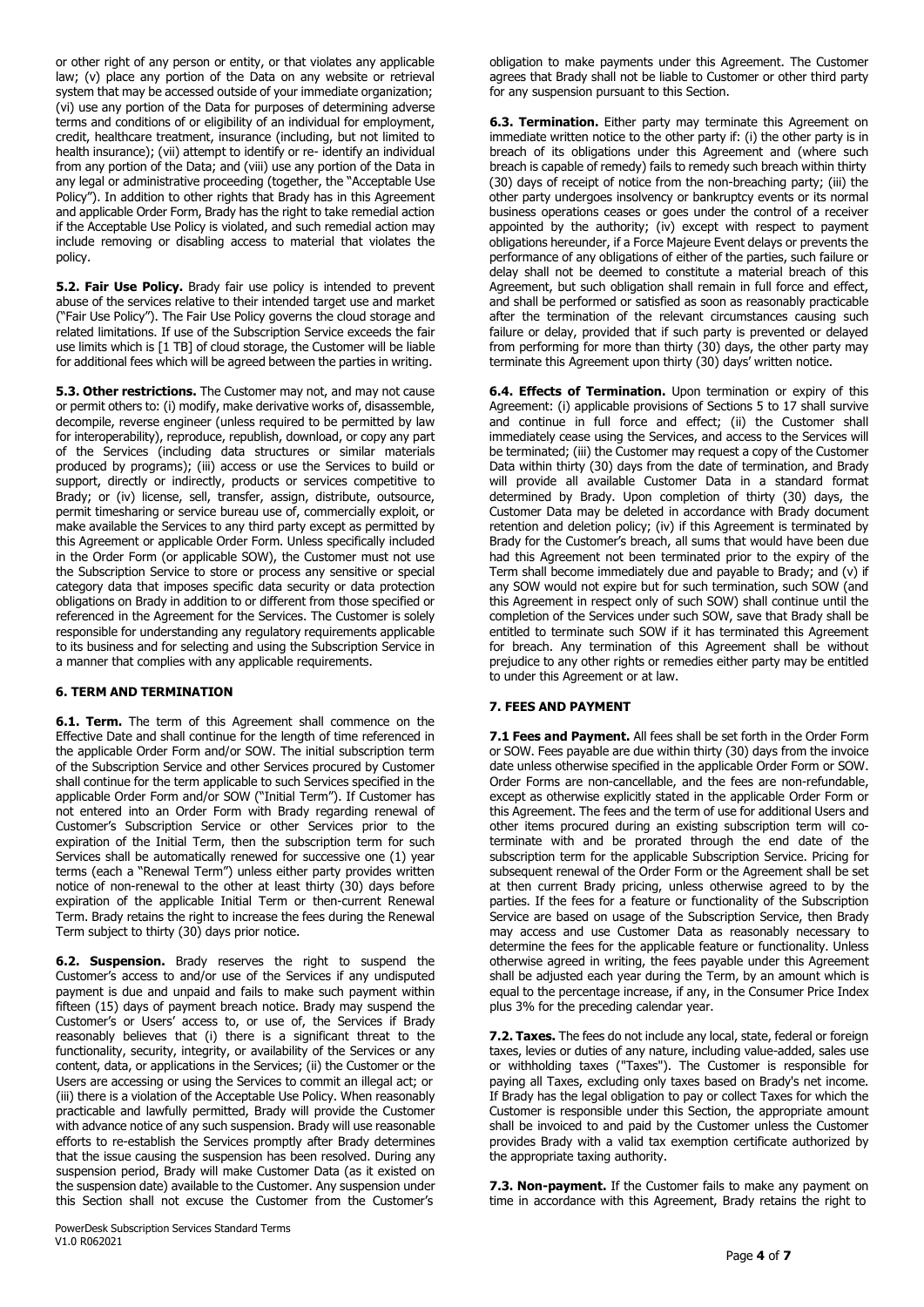charge late payment interest, which shall bear daily interest before and after judgment at the rate of 5% per annum, and the Customer shall indemnify Brady against all costs and expenses (including reasonable attorneys' fees) incurred by Brady in recovering sums due under this Agreement.

**7.4. Purchase Order.** If the Customer's internal policies require a purchase order to be issued, the Customer shall issue a purchase order to Brady in respect of payment no less than thirty (30) days prior to such payment being due or payable. For the avoidance of doubt, the Customer's failure to issue such purchase order will not prevent Brady from issuing an invoice for payment, nor permit the Customer to avoid or delay payment of any such amounts. The terms and conditions of this Agreement shall apply to the exclusion of any other terms that the Customer seeks to impose or incorporate, including any terms on a purchase order, or which are implied by trade, custom, practice or course of dealing.

# **8. PROPRIETARY RIGHTS**

**8.1. Ownership of the Customer Data**. As between Brady and the Customer, all title and intellectual property rights in and to the Customer Data is owned exclusively by the Customer. The Customer acknowledges and agrees that in connection with the provision of the Services, Brady may store and maintain the Customer Data for a period of time consistent with Brady's standard business processes for the Services. Following expiration or termination of the Agreement or a customer account, if applicable, Brady may deactivate the applicable customer account(s) and delete any data therein. The Customer grants Brady the right to host, use, process, display and transmit the Customer Data to provide the Services pursuant to and in accordance with this Agreement. The Customer has sole responsibility for the accuracy, quality, integrity, legality, reliability, and appropriateness of the Customer Data, and for obtaining all rights related to the Customer Data required by Brady to perform the Services.

**8.2. Brady Intellectual Property Rights.** All rights, title and interest in and to the Services (including without limitation all intellectual property rights therein and all modifications, extensions, customizations, scripts or other derivative works of the Services provided or developed by Brady) and anything developed or delivered by or on behalf of Brady under this Agreement are owned exclusively by Brady or its licensors. Except as provided in this Agreement, the rights granted to the Customer do not convey any rights in the Services, express or implied, or ownership in the Services or any intellectual property rights thereto. Any rights in the Services or Brady's intellectual property not expressly granted herein by Brady are reserved by Brady.

**8.3. Trademarks.** Brady service marks, trademarks, logos and product and service names are marks of Brady (the "Brady Marks"). Customer agrees not to display or use the Brady Marks in any manner without Brady's express prior written permission. The trademarks, logos and service marks of Third Party Application providers ("Marks") are the property of such third parties. The Customer is not permitted to use these Marks without the prior written consent of such third party which may own the Mark.

**8.4. Feedback.** The Customer grants Brady a royalty free, worldwide, perpetual, irrevocable, transferable right to use, modify, distribute and incorporate into the Services (without attribution of any kind) any suggestions, enhancement request, recommendations, proposals, correction or other feedback or information provided by the Customer, or any Users related to the operation or functionality of the Services.

# **9. DATA PROTECTION**

**9.1. Processing Information.** To the extent that Brady is a Processor acting on behalf of the Customer, for the purposes of this Agreement: (i) the type of Personal Data and categories of Data Subjects are: User's names and contact details such as work email address and work phone number; and; (ii) the nature/purpose of the Processing is to enable Brady to grant the subscription and carry out the Services (which form the subject matter of the Processing); and (iii) the duration of the Processing shall be the Term of this Agreement.

PowerDesk Subscription Services Standard Terms V1.0 R062021

**9.2. Compliance.** Brady shall comply with its obligations under the Data Protection Legislation and shall, in particular: (i) process the Personal Data only to the extent necessary for the purposes specified herein, in accordance with the Customer's written instructions and this Section 9: (ii) implement appropriate technical and organisational measures in accordance with the Data Protection Legislation to ensure a level of security appropriate to the risks that are presented by such Processing; (iii) comply with the applicable data regulation in the event Brady requires to transfer the Personal Data outside of the European Economic Area; (iv) ensure that any employees or other persons authorised to Process the Personal Data are subject to appropriate obligations of confidentiality; (v) not to permit any third party to carry out its Processing obligations under this Agreement without obtaining the Customer's prior written consent. The Customer confirms that it has the necessary authority or consent (where required) from all relevant Data Subjects for enabling Brady to use and process such Personal Data in accordance with this Agreement.

**9.3. Data Processing Addendum.** Brady's Data Processing Addendum ("DPA") describes the parties' respective roles for the processing and control of the Personal Data that the Customer provides to Brady as part of the Subscription Services. DPA is available at [www.bradyplc.com/legal/powerdesk/data-processing-addendum,](http://www.bradyplc.com/legal/powerdesk/data-processing-addendum) and is incorporated herein by reference.

### **10. CONFIDENTIALITY**

**10.1. Obligations.** In performance of their obligations under this Agreement, the parties may disclose Confidential Information to each other. Subject to below, each party shall hold all such Confidential Information of the other party in the strictest confidence, not disclose it to any third party without the other party's prior written consent and ensure that knowledge of such Confidential Information of the other party is confined only to its employees, representatives, affiliates or subcontractors who require such knowledge in the ordinary course of their employment or engagement for the purposes of this Agreement. Without prejudice to any other rights or remedies which the disclosing party may have, each party acknowledges and agrees that damages may not be an adequate remedy for any confidentiality breach by the recipient and the disclosing party shall be entitled without proof of special damage to the remedies of injunction, specific performance and other equitable relief for any threatened or actual breach of any such provision by the recipient.

**10.2. Exclusions.** The foregoing shall not apply to any Confidential Information (i) which prior to receipt thereof from one party was in the possession of the other without any restriction on its disclosure or use, or (ii) which is subsequently disclosed to the recipient party without any obligations of confidence by a third party who has not derived it directly or indirectly from the other party, or (iii) which is or becomes generally available to the public through no act or default of the recipient party, or (iv) which is required by law or by any competent authority to be disclosed (but only to the extent that such disclosure is so required, and subject to prior notice where allowed by the law), or (v) which is independently developed by the other party without any breach of confidentiality obligations herein.

## **11. WARRANTIES**

**11.1. Warranties.** Each party represents that it has validly entered into this Agreement and that it has the power and authority to do so. Brady warrants that during the Term, Brady will perform (i) the Subscription Service using commercially reasonable care and skill in all material respects as described in the Documentation, and (ii) any Professional Services and Support Services in a professional manner consistent with industry standards (the warranties described by the foregoing sub-sections (i) and (ii), collectively, the "Services Warranty"). If the Services provided to Customer were not performed as warranted, the Customer must promptly provide Brady with a written notice that describes the deficiency in the Services (including, as applicable, the service request number notifying Brady of the deficiency in the Services).

#### **11.2. Disclaimers. TO THE EXTENT NOT PROHIBITED BY LAW, ABOVE WARRANTIES ARE EXCLUSIVE AND THERE ARE NO OTHER EXPRESS OR IMPLIED WARRANTIES OR**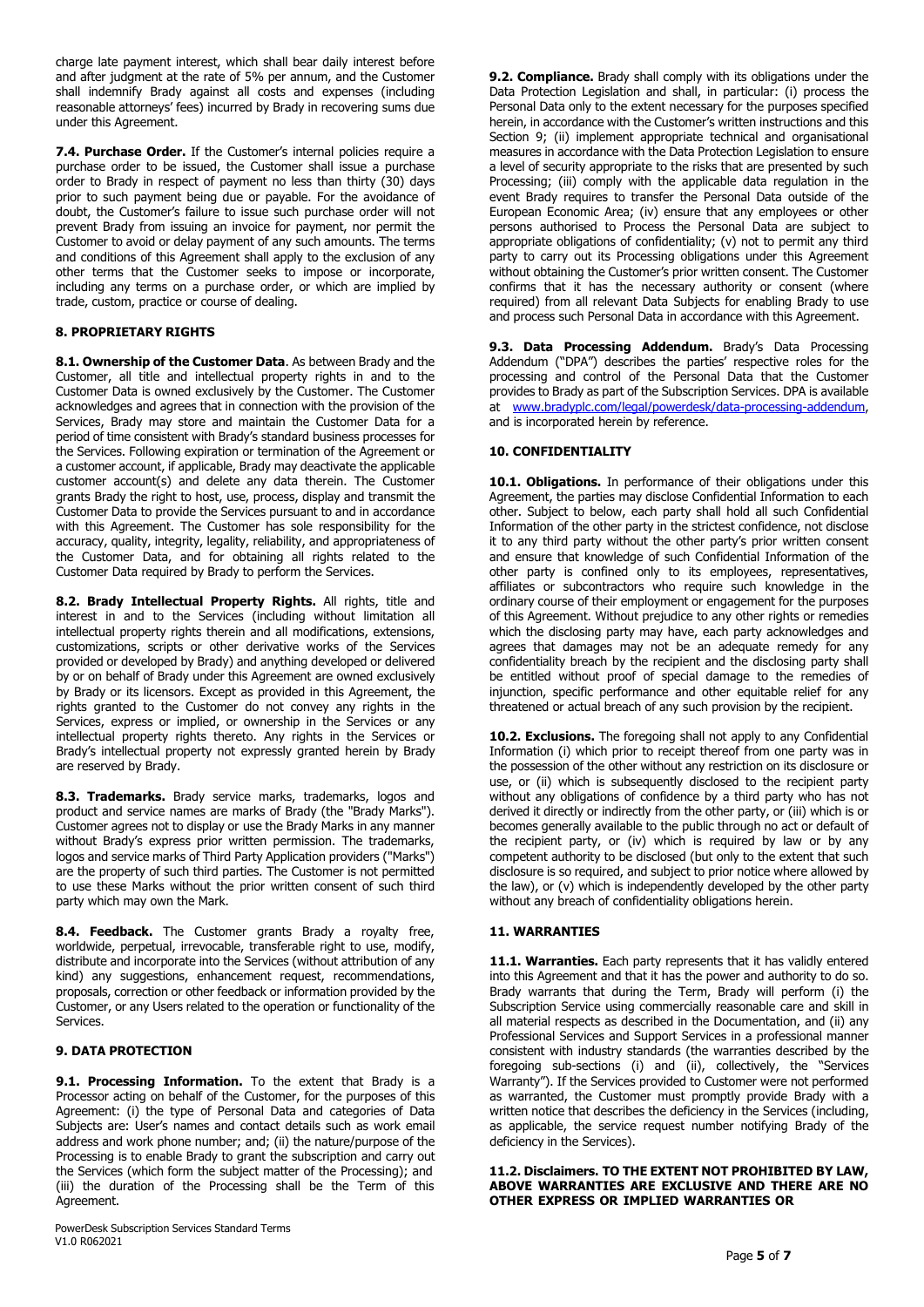**CONDITIONS INCLUDING FOR SOFTWARE, HARDWARE, SYSTEMS, NETWORKS OR ENVIRONMENTS OR FOR MERCHANTABILITY, SATISFACTORY QUALITY AND FITNESS FOR A PARTICULAR PURPOSE. BRADY DOES NOT WARRANT THAT THE SERVICES WILL BE PERFORMED ERROR-FREE OR UNINTERRUPTED, THAT BRADY WILL CORRECT ALL SERVICES ERRORS, OR THAT THE SERVICES WILL MEET THE CUSTOMER'S REQUIREMENTS OR EXPECTATIONS. BRADY IS NOT RESPONSIBLE FOR ANY ISSUES RELATED TO THE PERFORMANCE, OPERATION OR SECURITY OF THE SERVICES THAT ARISE FROM THE CUSTOMER DATA OR THIRD PARTY APPLICATIONS OR SERVICES PROVIDED BY THIRD PARTIES.**

**11.3. Exclusive Remedies**. **FOR ANY BREACH OF THE SERVICES WARRANTY, THE CUSTOMER'S EXCLUSIVE REMEDY AND BRADY'S ENTIRE LIABILITY SHALL BE THE CORRECTION OF THE DEFICIENT SERVICES THAT CAUSED THE BREACH OF WARRANTY, OR, IF BRADY CANNOT SUBSTANTIALLY CORRECT THE DEFICIENCY IN A COMMERCIALLY REASONABLE MANNER, THE CUSTOMER MAY END THE DEFICIENT SERVICES AND BRADY WILL REFUND TO THE CUSTOMER THE FEES FOR THE TERMINATED SERVICES THAT CUSTOMER PRE-PAID TO BRADY FOR THE PERIOD FOLLOWING THE EFFECTIVE DATE OF TERMINATION.**

### **12. LIMITATIONS OF LIABILITY**

**NOTHING IN THIS AGREEMENT SHALL LIMIT EITHER PARTY'S LIABILITY FOR PERSONAL INJURY OR DEATH CAUSED BY THE NEGLIGENCE OF THAT PARTY, OR EITHER PARTY'S LIABILITY IN FRAUDULENT MISREPRESENTATION. IN NO EVENT WILL EITHER PARTY, ITS AFFILIATES, OR AGENTS BE LIABLE FOR ANY INDIRECT, CONSEQUENTIAL, INCIDENTAL, SPECIAL, PUNITIVE, OR EXEMPLARY DAMAGES, OR ANY LOSS OF REVENUE, PROFITS (EXCLUDING FEES UNDER THIS AGREEMENT), SALES, DATA, DATA USE, GOODWILL, OR REPUTATION. IN NO EVENT SHALL THE AGGREGATE LIABILITY OF BRADY AND ITS AFFILIATES ARISING OUT OF OR RELATED TO THIS AGREEMENT, APPLICABLE ORDER FORM OR SOW, WHETHER IN CONTRACT, TORT, OR OTHERWISE, EXCEED THE TOTAL AMOUNTS ACTUALLY PAID UNDER THE APPLICABLE ORDER FORM OR SOW FOR THE SERVICES GIVING RISE TO THE LIABILITY DURING THE TWELVE (12) MONTHS IMMEDIATELY PRECEDING THE EVENT GIVING RISE TO SUCH LIABILITY.**

# **13. INDEMNIFICATION**

13.1. **Brady Indemnity.** Brady will indemnify the Customer against any bona fide third party claim that the grant of a right to, or the access and use by, the Customer and its Users of the Subscription Service (or any Deliverables provided under Professional Services) in accordance with the Agreement infringes a validly existing trademark, copyright, patent or other proprietary rights and pay any final judgment awarded or Brady-negotiated settlement. Brady's obligations under this Section are conditioned upon the Customer providing Brady (i) prompt written notice of any claim; (ii) sole and exclusive control over the defense and settlement of the claim; and (iii) such cooperation as Brady may reasonably request with respect to the defense or settlement of such claim. Brady will defend any claim with counsel of its own choosing and settle such claim as Brady deems appropriate. The Customer may participate in the defense with counsel of its own choosing and at its own cost and expense. The Customer will not admit liability, take any position adverse or contrary to Brady, or otherwise attempt to settle any claim or action without the express written consent of Brady.

**13.2. Exclusive Remedies.** If, in Brady's sole opinion, an infringement claim may have validity, then Brady may, at its option (i) modify the Subscription Service or Deliverables to make it noninfringing, (ii) procure any necessary license, or (iii) replace the affected item with one that is reasonably equivalent in function and performance. If Brady determines in its sole opinion that none of these alternatives are reasonably available, then Brady may, upon notice, terminate such allegedly infringing services from the Order

PowerDesk Subscription Services Standard Terms V1.0 R062021

Form or SOW, the Customer will discontinue using such services, and Brady will refund to the Customer the fees for the terminated services that customer pre-paid to Brady for the period following the effective date of termination.

**13.3. Exclusions.** Brady has no obligation under the Section 13 for, and the Customer will indemnify Brady against, any third-party claim arising from: (i) Customer Data or Brady's compliance with the Customer's or its representatives' designs, specifications, instructions, or technical information; (ii) modifications to the Subscription Service or Deliverables not made by Brady; (iii) the Customer's or User's use of the Subscription Service or Deliverables in any manner that is not authorised or permitted by the Agreement; or (iv) the Customer's or User's use or combination of the Subscription Service or Deliverables with any software, hardware, or services that are not provided or authorised by Brady. The Section 13 states Brady's entire liability and the Customer's exclusive remedy for third party intellectual property infringement claims.

# **14. COMPLIANCE WITH LAWS**

The Customer shall comply with all applicable laws and regulations including but not limited to anti-bribery and Export Laws and maintain its own policies and procedures to ensure compliance. Each Party agrees that it has not received or been offered any illegal bribe, kickback payment, gift, or thing of value from any of the other Party's employees or agents in connection with this Agreement. If a party learns of any breach of this Section related to this Agreement, it will use reasonable efforts to promptly notify the other party.

## **15. GOVERNING LAW AND JURISDICTION**

The Agreement, and any dispute or claim arising out of or in connection with it or its subject matter or formation (including noncontractual disputes or claims), shall be governed by, and construed in accordance with the laws of the country where Brady is registered, and the parties irrevocably submit to the exclusive jurisdiction of the courts of such country. Provided, however, Brady may bring a claim in any jurisdiction if Brady deems such action necessary to protect its intellectual property rights, including claims or actions to enforce judgments or orders in such jurisdiction.

## **16. NON-SOLICITATION**

During the Term and for a period of one (1) year following termination or expiry of this Agreement, neither party shall, without the prior written consent of the other party, directly or indirectly solicit or entice away (or attempt to solicit or entice away) for employment, engage, hire, employ or contract with any employee of the other party, within six (6) months of their departure.

## **17. MISCELLANEOUS**

**17.1. Force Majeure Event.** Neither party shall be liable to the other party, for any loss or damage which may be suffered as a direct or indirect result of a party being delayed, prevented or hindered in the performance of any of its obligations under this Agreement by reason of a Force Majeure Event. The affected party shall give notice to the other party as soon as is reasonably practical about the Force Majeure Event impacting the performance of this Agreement.

**17.2. Notices.** All notices, requests, consents, claims, demands, waivers, and other communications hereunder (each, a "Notice") shall be addressed to the parties at the addresses set forth on the Cover Page (or to such other address that may be designated by the receiving party from time to time in writing). Notices shall be in writing and shall be delivered by hand or by pre-paid first-class post or other next working day delivery service, airmail or sent by e-mail (except for legal or termination notices) to the relevant party's email address specified on the Cover Page (or any other e-mail address notified by one party to the other in writing for this purpose).

**17.3. Audit.** Upon reasonable written notice and no more than once every calendar year, Brady may audit the Customer's use of the Subscription Service to ensure that the Customer's use of the Subscription Services is in compliance with the terms of the applicable Order Form and this Agreement. Any such audit shall not